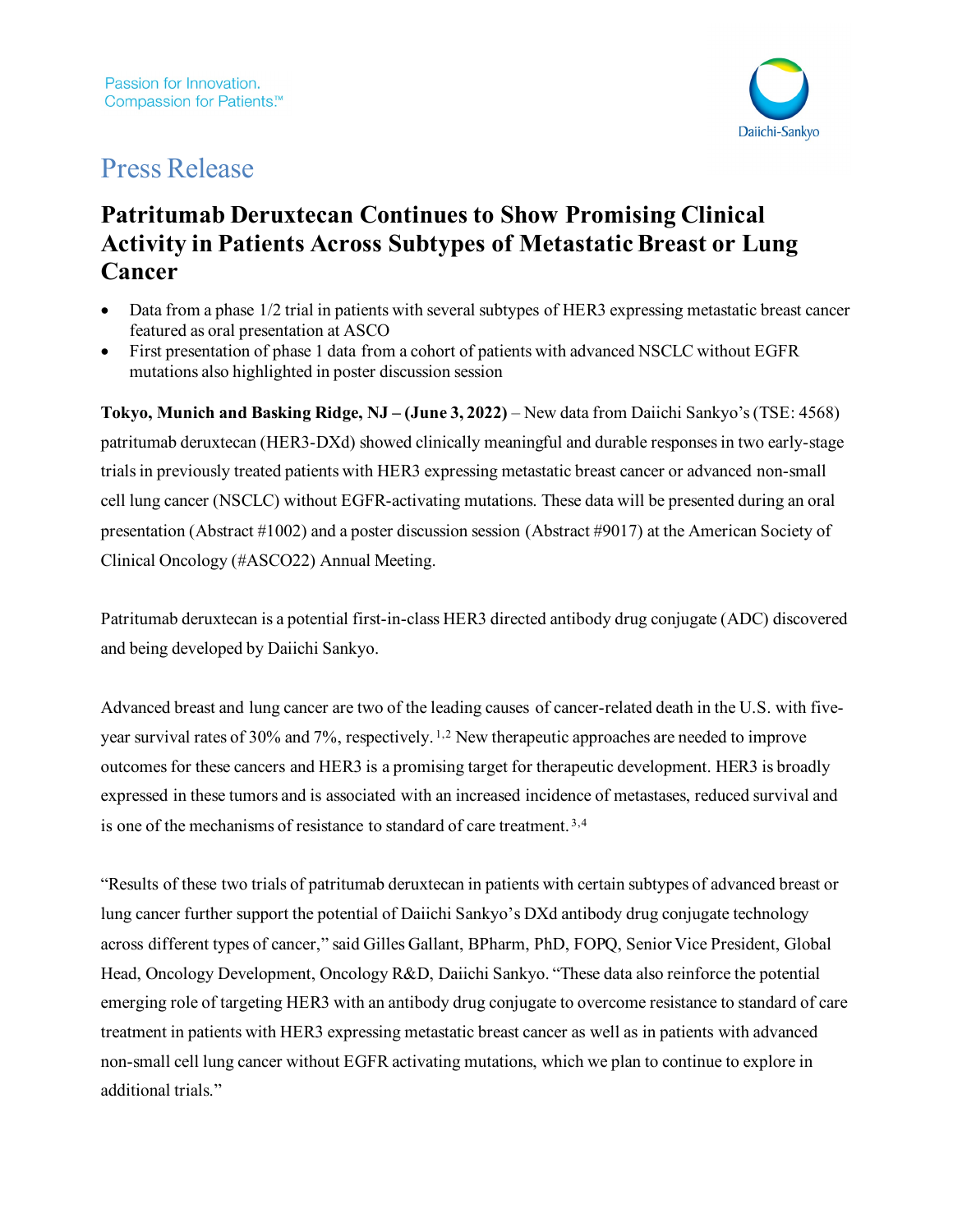#### **HER3 Expressing Metastatic Breast Cancer Results**

Pooled analysis from a three-part, first-in-human phase 1/2 trial evaluating patritumab deruxtecan (n=182) showed clinically meaningful and durable responses after a median follow-up of 31.9 months (range, 15-56) in patients with three different subtypes of HER3 expressing metastatic breast cancer, including HR positive/HER2 negative, triple negative and HER2 positive disease. Responses were seen across a broad range of HER3 expression.

A confirmed objective response rate (ORR) of 30.1% (95% CI: 21.8-39.4) was observed with patritumab deruxtecan in the cohort of 113 patients with HER3 high or HER3 low, HR positive/HER2 negative metastatic breast cancer, as assessed by blinded independent central review (BICR). Partial responses (PRs) were observed in 30.1% of patients and 50.4% of patients had a best overall response (BOR) of stable disease (SD). Median duration of response (DOR) was at 7.2 months (95% CI: 5.3-NE). Median progressionfree survival (PFS) was 7.4 months (95% CI: 4.7-8.4) and median overall survival (OS) was 14.6 months (95% CI: 11.3-19.5).

In the cohort of 53 patients with HER3 high metastatic triple negative breast cancer (TNBC), an ORR of 22.6% (95% CI: 12.3-36.2) was observed with patritumab deruxtecan, as assessed by BICR. PRs were observed in 22.6% of patients and 56.6% of patients had a BOR of SD. Median DOR was 5.9 months (95% CI: 3.0-8.4). Median PFS was 5.5 months (95% CI: 3.9-6.8) and the median OS was 14.6 months (95% CI: 11.2-17.2).

An ORR of 42.9% (95% CI: 17.7-71.1) was observed with patritumab deruxtecan in the cohort of 14 patients with HER3 high, HER2 positive metastatic breast cancer, as assessed by BICR. PRs were observed in 42.9% of patients and 50.0% of patients had a BOR of SD. Median DOR was 8.3 months (95% CI: 2.8-26.4). Median PFS was 11.0 months (95% CI: 4.4-16.4) and median OS was at 19.5 months (95% CI: 12.2-NE).

"Significant unmet need still remains for the treatment of patients with metastatic breast cancer and new treatment strategies need to be continuously explored," said Ian E. Krop, MD, PhD, Chief Clinical Research Officer, Associate Cancer Center Director for Clinical Research, Yale Cancer Center. "Results from this trial show that patritumab deruxtecan produces clinically meaningful and durable antitumor activity in patients and further study is warranted to further evaluate the efficacy and safety of this HER3 directed antibody drug conjugate across patients with HR positive/HER2 negative, HER2 positive and triple negative breast cancer."

Pooled safety was analyzed for all patients (n=182) enrolled in the trial. Treatment-emergent adverse events (TEAEs) associated with treatment discontinuation was 9.9%. Treatment-related Grade  $\geq$  3 TEAEs occurred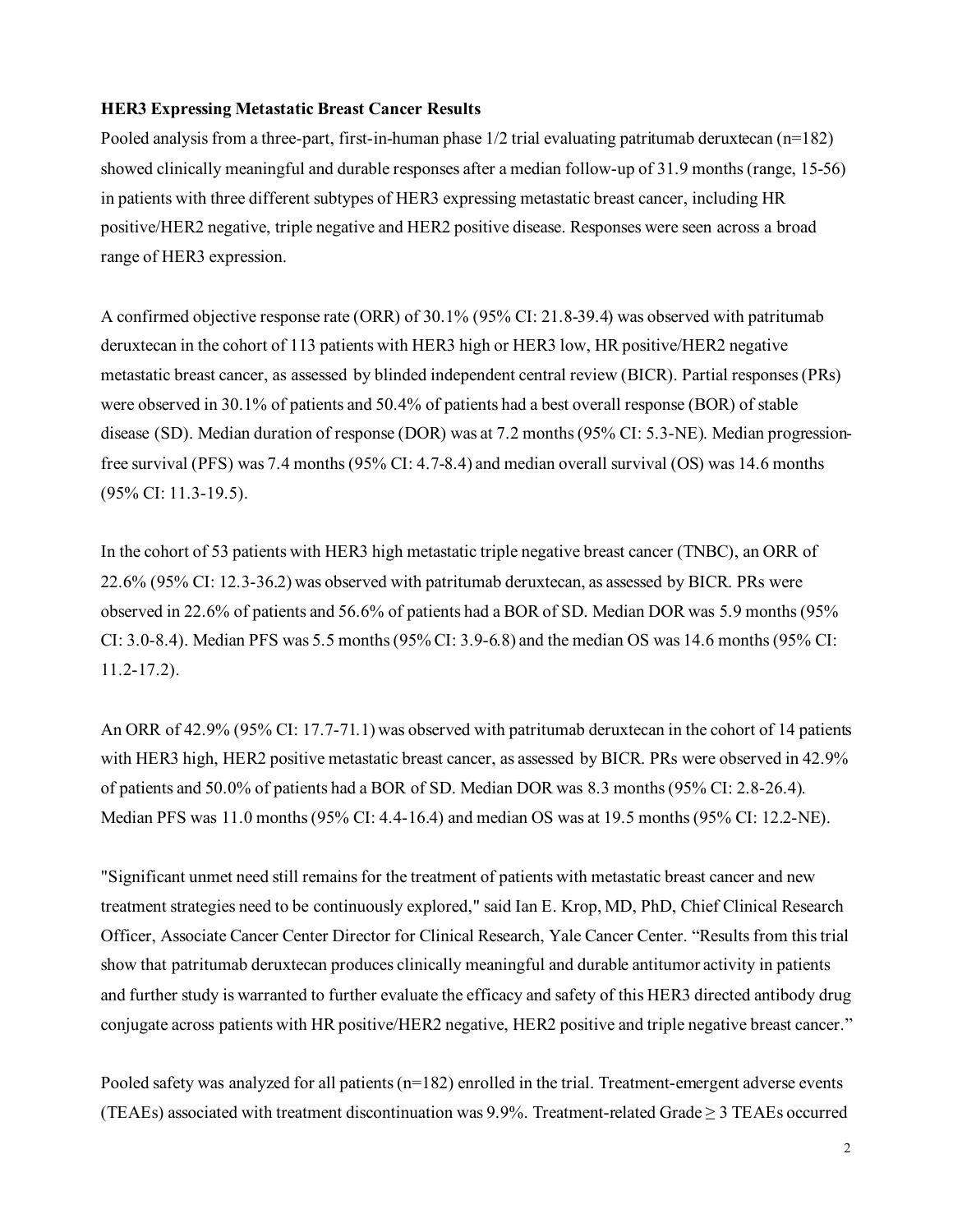in 120 patients (65.9%) and included neutrophil count decrease, platelet count decrease, white blood cell count decrease, anemia, alanine aminotransferase increase, aspartate aminotransferase increase, decreased appetite, nausea, fatigue, diarrhea, malaise, stomatitis and vomiting. Overall, 12 patients (6.6%) had confirmed treatment-related interstitial lung disease (ILD) or pneumonitis as determined by an independent adjudication committee. Most ILD events were low-grade with three (1.6%) grade 1 and five (2.7%) grade 2 events; three grade 3 (1.6%) and one grade 5 (death) event occurred (0.5%).

Patients were heavily pre-treated, and those with HR positive/HER2 negative metastatic breast cancer had received a median of six (range, 2-13) prior lines of therapy in the advanced setting; patients with metastatic TNBC had received a median of two (range, 1-13) prior therapies; and patients with HER2 positive breast cancer had received a median of 5.5 (range, 2-11) prior therapies. Median treatment duration was 5.9 months (range, 0.7-30.6). As of the data cut-off on August 16, 2021, four patients remained on study treatment with patritumab deruxtecan.

| <b>Efficacy Measures</b>                             | HR positive/<br><b>HER2</b> negative<br>HER3 high and<br><b>HER3</b> low<br>$n=113$ | <b>TNBC</b><br>HER3 high<br>$n = 53$ | <b>HER2</b> positive<br><b>HER3</b> high<br>$n=14$ |
|------------------------------------------------------|-------------------------------------------------------------------------------------|--------------------------------------|----------------------------------------------------|
| Confirmed ORR, %<br>$(95\% \text{ CI})^{\text{i}}$   | 30.1% (21.8-39.4)                                                                   | $22.6\%$ (12.3-36.2)                 | $42.9\%$ $(17.7-71.1)$                             |
| Confirmed BOR                                        |                                                                                     |                                      |                                                    |
| PR, $\%$ (n)                                         | $30.1\%$ (34)                                                                       | $22.6\%$ (12)                        | $42.9\%$ (6)                                       |
| $SD, \% (n)$                                         | $50.4\%$ (57)                                                                       | 56.6% (30)                           | $50.0\%$ (7)                                       |
| PD, $\%$ (n)                                         | $11.5\%$ (13)                                                                       | $17.0\%$ (9)                         | $7.1\%$ (1)                                        |
| $NE, \% (n)$                                         | $8.0\%$ (9)                                                                         | $3.8\%$ (2)                          | $0\%$ (0)                                          |
| DOR, median (95% CI),<br>months                      | 7.2 months<br>(5.3-Not Estimable)                                                   | 5.9 months $(3.0-8.4)$               | 8.3 months (2.8-26.4)                              |
| $\overline{\text{PFS}}$ , median (95% CI),<br>months | 7.4 months $(4.7-8.4)$                                                              | 5.5 months $(3.9-6.8)$               | 11.0 months $(4.4-16.4)$                           |
| 6-month PFS rate, %<br>$(95\% \text{ CI})$           | 53.5% (43.4-62.6)                                                                   | 38.2% (24.2-52.0)                    | $51.6\% (22.1 - 74.8)$                             |
| OS, median (95% CI),<br>months                       | 14.6 months $(11.3-19.5)$                                                           | 14.6 months (11.2-17.2)              | 19.5 months<br>(12.2-Not Estimable)                |

**Summary of Results of HER3 Expressing Breast Cancer Phase 1/2 Trial**

BOR, best overall response; DOR, duration of response; HER, human epidermal growth factor receptor; HR, hormone receptor; ORR, objective response rate; OS, overall survival; PD, progressive disease; PFS, progression-free survival; PR, partial response; SD, stable disease; NE, not evaluable; TNBC, triple negative breast cancer

<sup>i</sup> 95% exact binomial confidence interval using Clopper-Pearson method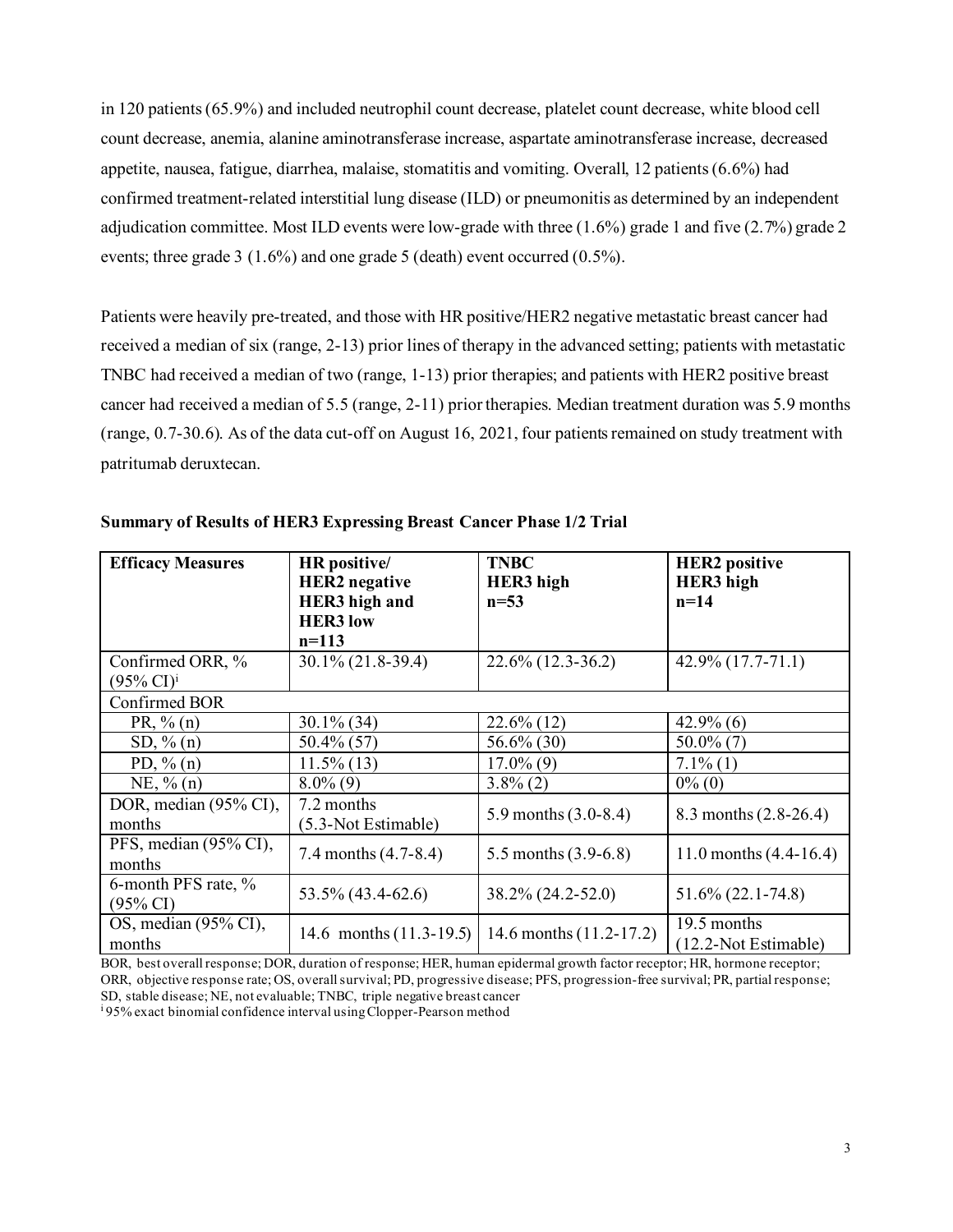#### **NSCLC Without Common EGFR-Activating Mutations Results**

First preliminary results from one cohort of an ongoing phase 1 trial reported durable responses with patritumab deruxtecan after a median follow-up of 19.7 months (range, 13.8-29.2) in patients with locally advanced or metastatic NSCLC without most frequent EGFR activating mutations(EX19del, L858R, L861Q or G719X) or without identified driver genomic alterations.

An ORR of 28.6% (95% CI: 11.3-52.2), as assessed by BICR, was observed with patritumab deruxtecan in 21 patients with advanced NSCLC with identified driver genomic alterations other than EGFR activating mutations. Six patients had PRs and 10 patients had a best overall response of stable disease. Median DOR was 9.4 months (95% CI: 4.2-NE) and a disease control rate (DCR) of 76.2% (95% CI: 52.8-91.8) was observed. Median PFS was 10.8 months(95% CI: 2.8-16.0). Responses with patritumab deruxtecan were seen in patients with a broad range of driver genomic alterations, including KRAS/NRAS mutations and ALK fusions.

In patients with NSCLC without identified driver genomic alterations, an ORR of 26.9% (95% CI: 11.6-47.8) was observed with patritumab deruxtecan in 26 patients, as assessed by BICR. One patient had a complete response (CR), six had PRs and 12 patients had stable disease as a best overall response. Median DOR was 9.6 months (95% CI: 1.6-NE) and a DCR of 73.1% (95% CI: 52.2-88.4) was observed.

"Similar to previously reported results in patients with EGFR mutated non-small cell lung cancer, patritumab deruxtecan shows promising durable responsesin patients with heavily pretreated advanced non-small cell lung cancer with or without driver genomic alterations," said Conor E. Steuer, MD, Assistant Professor, Department of Hematology and Medical Oncology, Emory University School of Medicine. "Further research is warranted to further confirm whether targeting HER3 is an effective treatment strategy to overcome treatment resistance in these patients."

Safety of patritumab deruxtecan seen in this cohort was consistent with that previously observed in patients with EGFR-mutated NSCLC. Treatment-related Grade  $\geq$  3 TEAEs occurred in 24 patients (51.1%) and included neutropenia, fatigue, thrombocytopenia, hypokalemia, anemia, leukopenia and pneumonia. Five patients (10.6%) had confirmed treatment-related ILD as determined by an independent adjudication committee. Most of these ILD events were low-grade with one grade  $1(2.1\%)$  and four grade  $2(8.5\%)$ events. As of data cut-off of January 28, 2022, five patients (10.6%) remained on treatment with patritumab deruxtecan.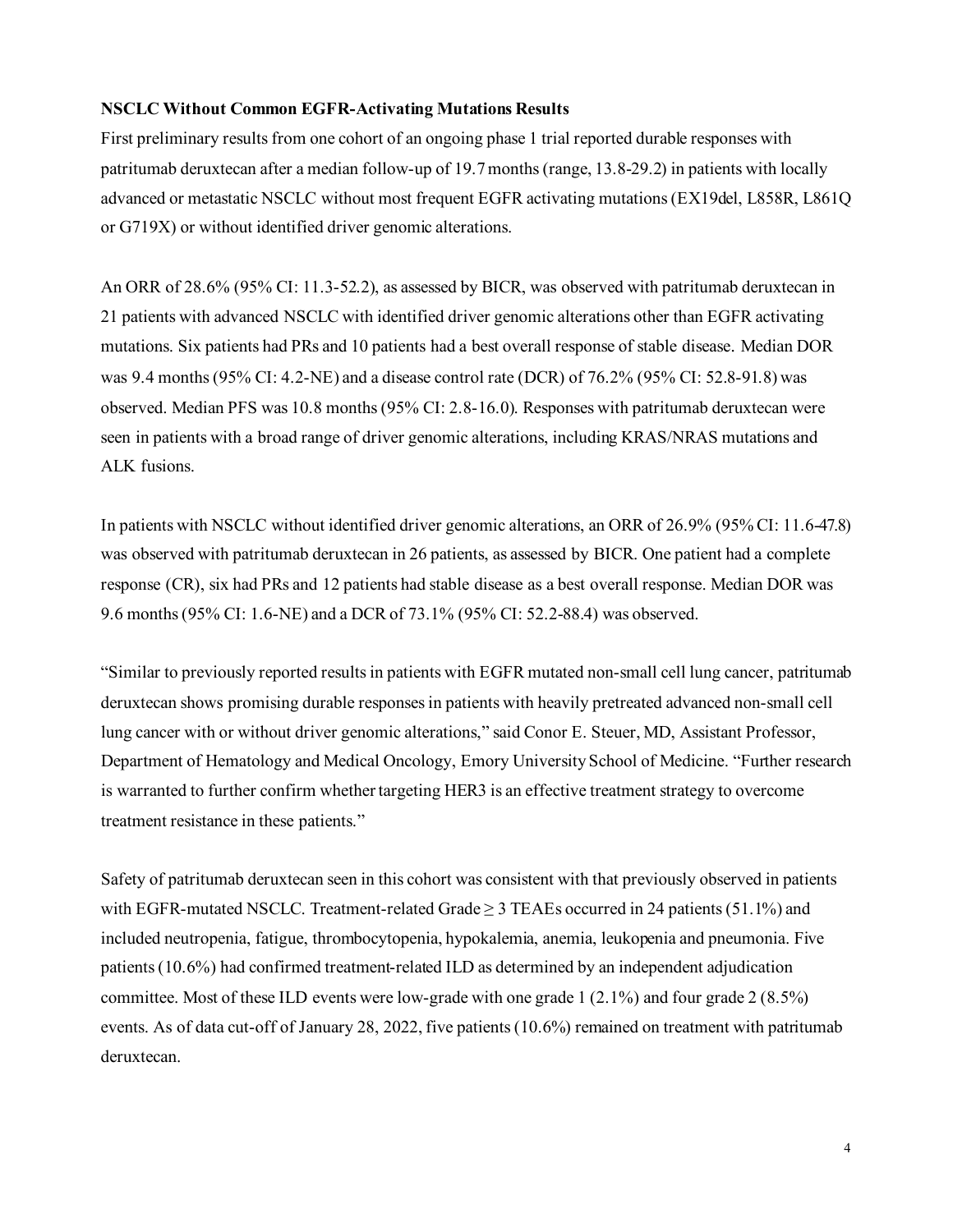#### **About the Phase 1/2 Breast Cancer Trial**

The global, open-label, three-part phase 1/2 trial is evaluating the safety and efficacy of patritumab deruxtecan in patients with HER3 expressing advanced/unresectable metastatic breast cancer who are refractory or intolerant to standard treatment, or for whomno standard treatment is available.

The dose escalation part of the trial is assessing the safety and tolerability of increasing doses of patritumab deruxtecan to determine the maximum tolerated dose. The dose finding part of the trial assessed the safety and efficacy of patritumab deruxtecan at selected dosing levels to determine the recommended dose for expansion. Patients in the dose escalation and dose finding parts of the trial must have received six or fewer prior chemotherapy regimens, at least two of which were administered for treatment of advanced/unresectable metastatic disease, and at least one prior chemotherapeutic regimen must have included a taxane, administered in the neoadjuvant, adjuvant or advanced setting.

The phase 2 part of the trial is evaluating the safety and efficacy of patritumab deruxtecan at the recommended dose for expansion in four different cohorts of patients with HER3 expressing and HER2 negative locally advanced or metastatic breast cancer, including HR positive and triple negative breast cancer. For more information, visit [ClinicalTrials.gov](https://clinicaltrials.gov/ct2/show/NCT02980341).

# **About the Phase 1 Non-Small Cell Lung Cancer Trial**

The global, multicenter, open label, two-part phase 1 trial is evaluating patritumab deruxtecan in previously treated patients with metastatic or unresectable NSCLC.

The dose escalation part of the trial is evaluating patients with EGFR-mutated disease either with progression on osimertinib or T790M-negative after progression on erlotinib, gefitinib or afatinib. The primary objective of this part of the trial was to assess the safety and tolerability of patritumab deruxtecan and determine the recommended dose for expansion (RDE).

The dose expansion part of the trial is evaluating patritumab deruxtecan at the RDE (5.6 mg/kg every three weeks) in three cohorts. Cohort 1 includes patients with locally advanced or metastatic EGFR-mutated NSCLC who experienced disease progression after taking one or more EGFR TKIs and one or more platinum-based chemotherapy regimens. Cohort 2 includes patients with squamous or non-squamous NSCLC without EGFR-activating mutations following platinum-based chemotherapy and following an anti-PD-1 or anti-PD-L1 antibody regimen. Cohort 3 includes patients with NSCLC with EGFR-activating mutations including any histology other than combined small cell and non-small cell lung cancer; patients in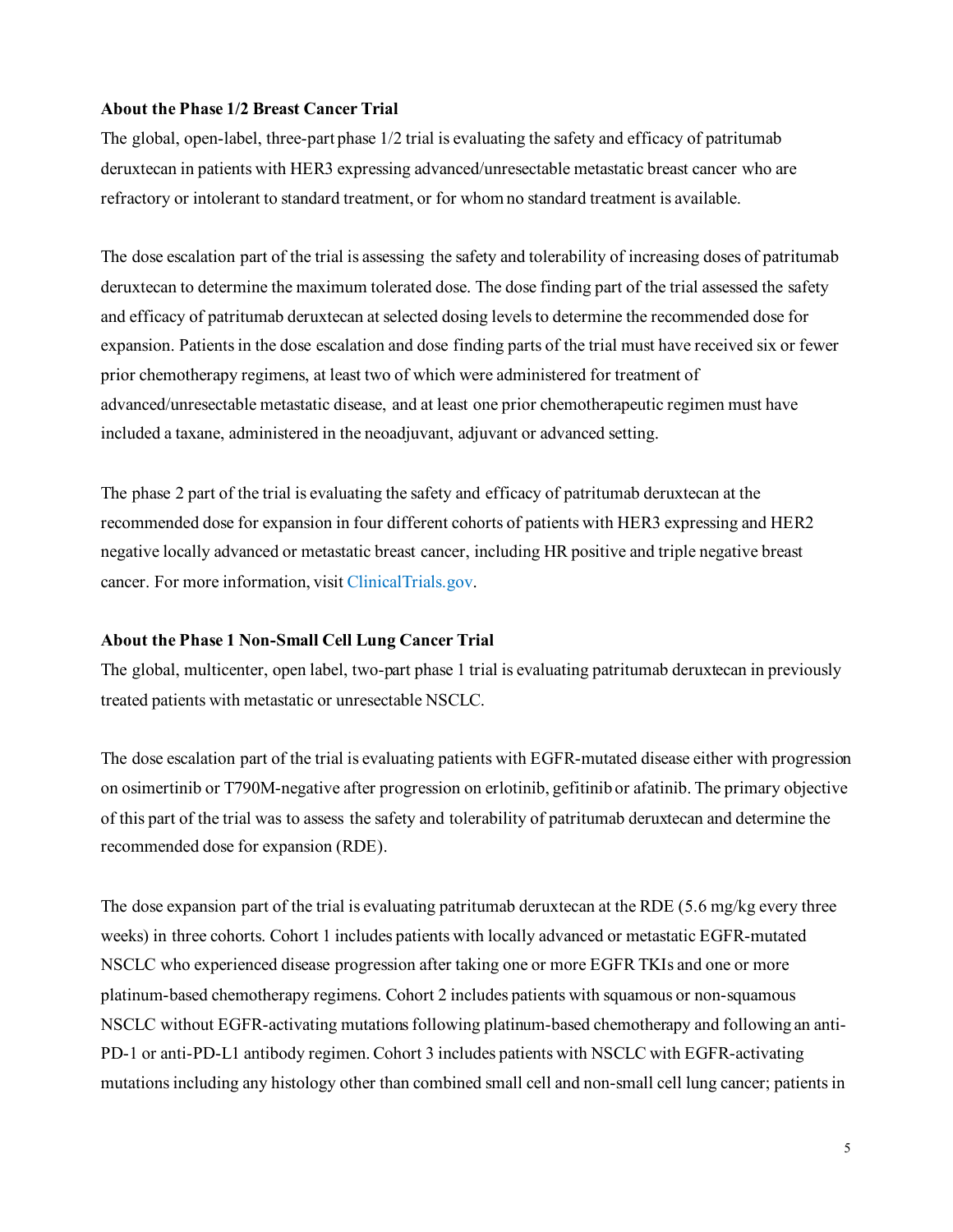Cohort 3 are randomized 1:1 to receive the 5.6 mg/kg RDE regimen (Cohort 3a) or an escalating up-titration regimen of patritumab deruxtecan (Cohort 3b).

The primary objective of the dose expansion part of the trial is to assess efficacy of patritumab deruxtecan as measured by confirmed objective response rate (ORR) assessed by blinded independent central review. Secondary trial endpoints include investigator-assessed ORR, safety and pharmacokinetics. The trial enrolled patients at multiple sites in Asia, Europe and North America. For more information, visit [ClinicalTrials.gov.](https://clinicaltrials.gov/ct2/show/NCT03260491?term=U3-1402&rank=1)

#### **About Breast Cancer and Non-Small Cell Lung Cancer**

<span id="page-5-0"></span>Breast cancer is the most common cancer and is one of the leading causes of cancer-related deaths worldwide.<sup>[5](#page-7-3)</sup> More than two million cases of breast cancer were diagnosed in 2020 with nearly 685,000 deaths globall[y.](#page-5-0)<sup>5</sup> The five-year survival rate of advanced breast cancer is 30% in the U.S.<sup>1</sup>

<span id="page-5-1"></span>Lung cancer is the second most common cancer and the leading cause of cancer-related deaths worldwide.<sup>[6](#page-7-4)</sup> More than 2.2 million cases of lung cancer were diagnosed in 2020, resulting in nearly 1.8 million deaths globall[y.6](#page-5-1) NSCLC accounts for about 84% of all lung cancers. [7](#page-7-5) About half of patients with NSCLC are diagnosed at an advanced stage and they often have a poor prognosis with worsening outcomes after each line of subsequent therapy. [8](#page-7-6),[9](#page-7-7),[10](#page-7-8) The five-year survival rate of advanced lung cancer is 7% in the U.S.<sup>2</sup>

# **About HER3**

HER3 is a member of the EGFR family of receptor tyrosine kinases, which are associated with aberrant cell proliferation and surviva[l.3](#page-0-2) It is estimated that about 83% of all NSCLC tumors express the HER3 protein. Overexpression is associated with metastatic progression and decreased relapse-free survival. [11](#page-7-9) Currently, no HER3 directed medicines are approved for the treatment of any cancer.

# **About Patritumab Deruxtecan**

Patritumab deruxtecan (HER3-DXd) is one of three lead DXd ADCs in the oncology pipeline of Daiichi Sankyo. Designed using Daiichi Sankyo's proprietary DXd ADC technology, patritumab deruxtecan is comprised of a fully human anti-HER3 IgG1 monoclonal antibody attached to a number of topoisomerase I inhibitor payloads (an exatecan derivative, DXd) via tetrapeptide-based cleavable linkers.

Patritumab deruxtecan is currently being evaluated as both a monotherapy and in combination with other anticancer therapies. The development program includes [HERTHENA-Lung01,](https://clinicaltrials.gov/ct2/show/NCT04619004?term=U3-1402&draw=2&rank=6) a pivotal phase 2 study in patients with locally advanced or metastatic EGFR-mutated NSCLC previously treated with a TKI and platinum-based chemotherapy; [a phase 1/2 study](https://clinicaltrials.gov/ct2/show/NCT02980341?cond=u3-1402&draw=2&rank=5) in HER3 expressing metastatic breast cancer; a [phase 1](https://clinicaltrials.gov/ct2/show/NCT04676477?cond=u3-1402&draw=2&rank=7)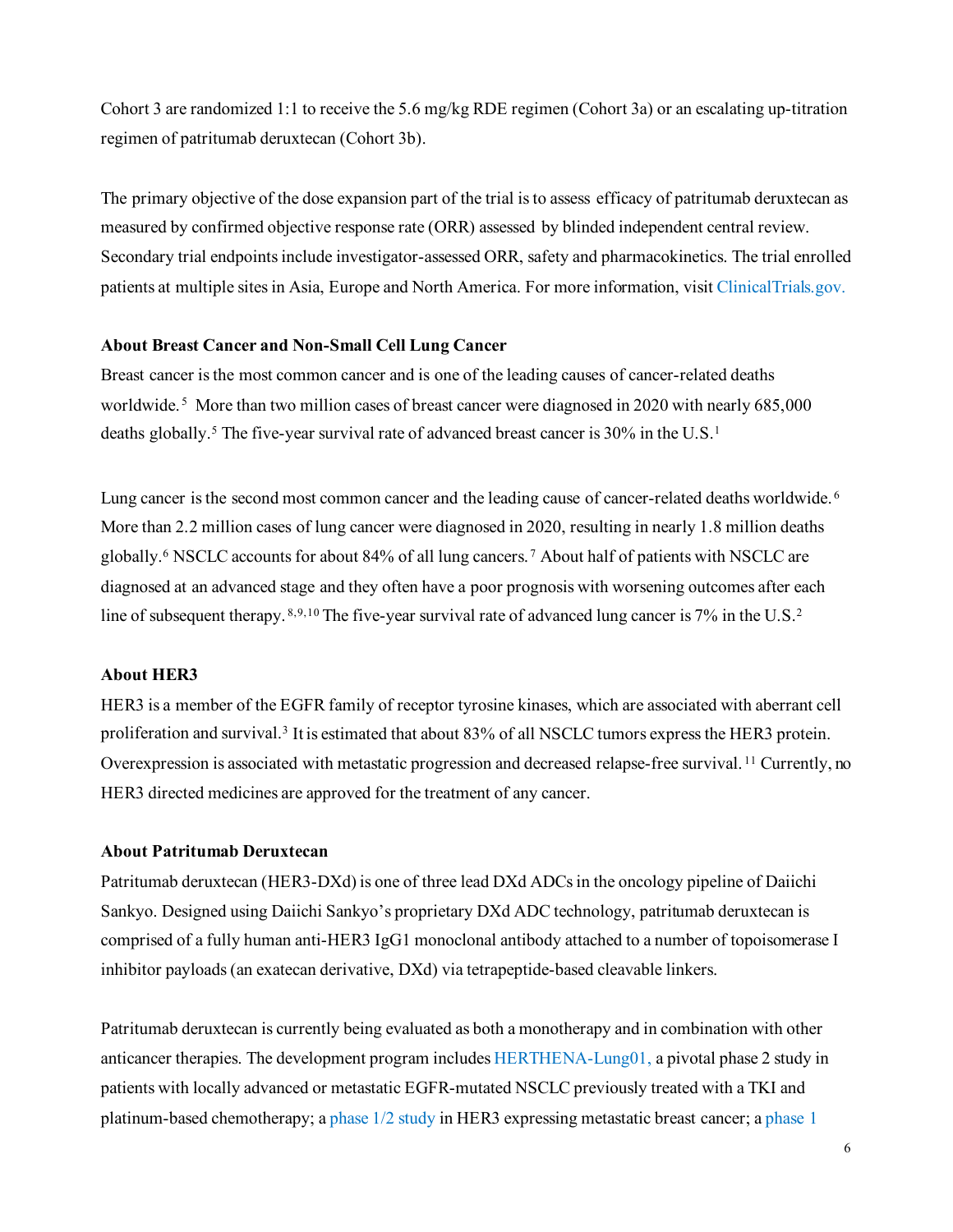[study](https://clinicaltrials.gov/ct2/show/NCT04676477?cond=u3-1402&draw=2&rank=7) in combination with osimertinib in locally advanced/metastatic EGFR-mutated NSCLC; and, [a phase 1](https://clinicaltrials.gov/ct2/show/NCT03260491?cond=u3-1402&draw=2&rank=3) [study](https://clinicaltrials.gov/ct2/show/NCT03260491?cond=u3-1402&draw=2&rank=3) in previously treated patients with metastatic or unresectable NSCLC.

In December 2021, patritumab deruxtecan was grante[d Breakthrough Therapy Designation \(BTD\)](https://daiichisankyo.us/press-releases/-/article/364091/11964607) by the U.S. Food and Drug Administration (FDA) for the treatment of patients with metastatic or locally advanced EGFR-mutated NSCLC with disease progression on or after treatment with a third-generation TKI and platinum-based therapies.

Patritumab deruxtecan is an investigational medicine that has not been approved for any indication in any country. Safety and efficacy have not been established.

# **About Daiichi Sankyo**

Daiichi Sankyo is dedicated to creating new modalities and innovative medicines by leveraging our worldclass science and technology for our purpose "to contribute to the enrichment of quality of life around the world." In addition to our current portfolio of medicines for cancer and cardiovascular disease, Daiichi Sankyo is primarily focused on developing novel therapies for people with cancer as well as other diseases with high unmet medical needs. With more than 100 years of scientific expertise and a presence in more than 20 countries, Daiichi Sankyo and its 16,000 employees around the world draw upon a rich legacy of innovation to realize our 2030 Vision to become an "Innovative Global Healthcare Company Contributing to the Sustainable Development of Society." For more information, please visit: www.daiichisankyo.com.

# **Media Contacts:**

**Global/US:** Sarah McGovern Daiichi Sankyo, Inc. [smcgovern@dsi.com](mailto:smcgovern@dsi.com) +1 908 992 6614 (office) +1 908 821 7376 (mobile)

**EU:** Simone Jendsch-Dowe Daiichi Sankyo Europe GmbH [simone.dowe@daiichi-sankyo.eu](mailto:simone.dowe@daiichi-sankyo.eu) +49 (176) 11780822 (mobile)

**Japan:** Masashi Kawase Daiichi Sankyo Co., Ltd. [kawase.masashi.a2@daiichisankyo.co.jp](mailto:kawase.masashi.a2@daiichisankyo.co.jp) +81 3 6225 1126 (office)

**Investor Relations Contact:** DaiichiSankyoIR@daiichisankyo.co.jp

References:

<span id="page-6-0"></span><sup>1</sup> National Cancer Institute. *[Cancer Stat Facts: Female Breast Cancer Subtypes](https://seer.cancer.gov/statfacts/html/breast-subtypes.html)*. Accessed May 2022.